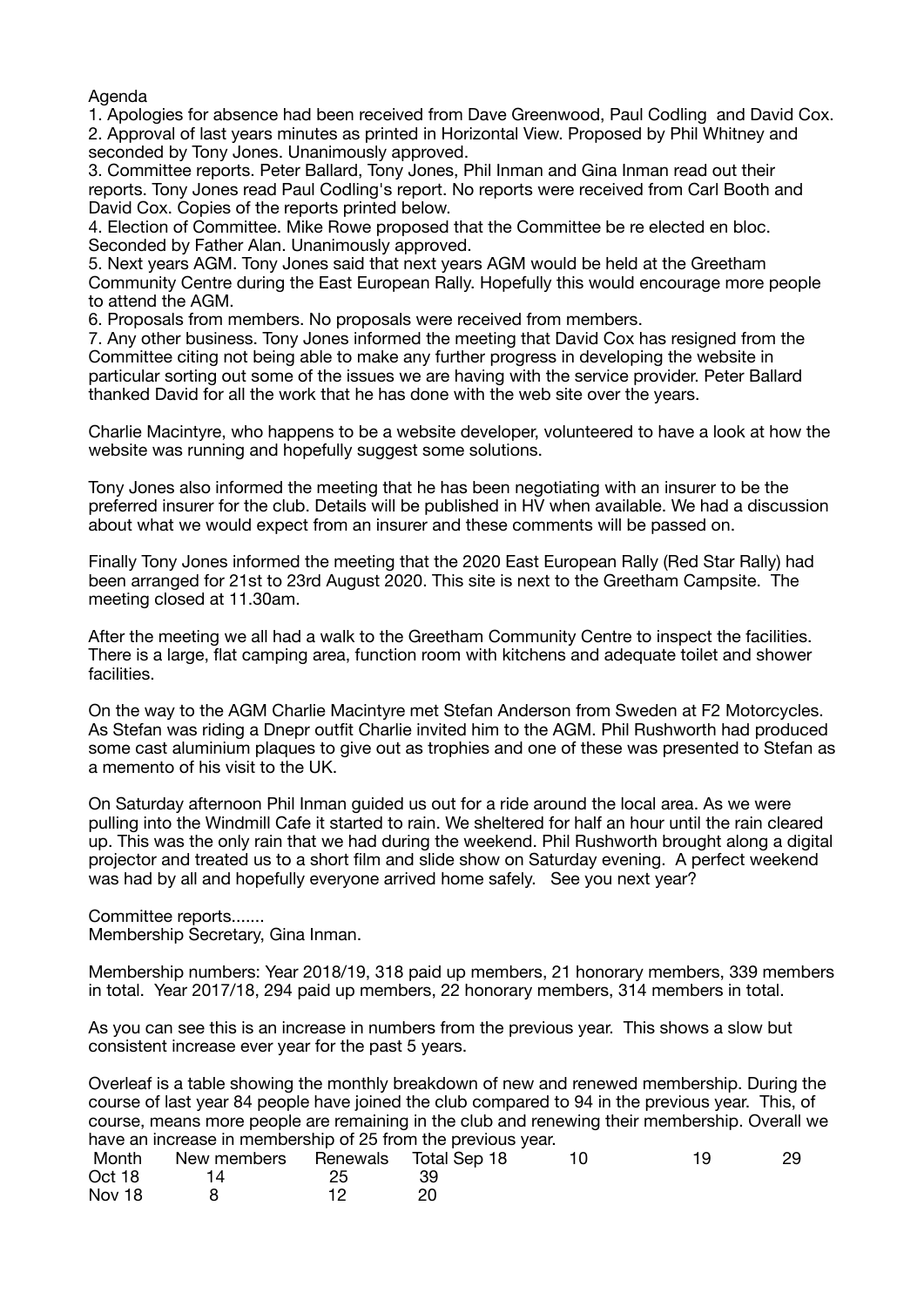| Dec 18        | 9              | 12  | 21  |
|---------------|----------------|-----|-----|
| Jan 19        | $\overline{2}$ | 13  | 15  |
| Feb 19        | 10             | 12  | 22  |
| Mar 19        | 5              | 17  | 22  |
| Apr 19        | 10             | 17  | 27  |
| May 19        | 3              | 31  | 34  |
| <b>Jun 19</b> | 6              | 17  | 23  |
| <b>Jul 19</b> | $\overline{2}$ | 30  | 32  |
| Aug 19        | 5              | 29  | 34  |
| Totals        | 84             | 234 | 318 |

GDPR General Data Protection Regulations? As stated last year the introduction of GDPR has meant some changes in the way the Club holds personal data. Primarily in security of the data and how long data is kept after resignation from the club. The membership Database is backed up to the Cloud and password protected.

As most people don't formally resign but simply fail to renew their membership this has proven to be a bit of an issue when someone forgets to renew until they realise they haven't had a magazine recently. We aren't permitted to keep data post resignation so if someone renews after simply forgetting for a couple of months technically we need to issue a new membership number and treat them as new members!

In accordance with the law the committee put together a GDPR Statement that is on every membership welcome letter.

Horizontal View Distribution: In my role as Membership Secretary I am also responsible for the distribution of Horizontal View. Last year we contracted the Printer to distribute the posted magazines while I continue to send out the email copies. Postal copies cost about 20p per magazine per person more than doing it ourselves but it is definitely a benefit to the club and me personally! The increase in the number of people taking email copies has continued to rise but much slower this year.

Should it be the will of the membership I am happy to continue in the role of Membership Secretary.

Treasurer and Regalia Secretary, Phil Inman.

Please see the attached Year-End Report, which gives a detailed breakdown of Income and expenditure, by category.

Our bank balance at Year End was £6935.33, compared with £7090.80 for Year End 2018. Income amounted to £6132.44, coming as usual mainly from membership subscriptions. The provision of Dating Certificates generated income of £43.27, whilst Regalia Sales amounted to £539.94. Income from member subscriptions showed a significant increase of £924.77 over last year.

Expenditure amounted to £6287.91, compared with £4341.44 for last year. Postage costs were £486.17 lower than last year. This reduction is largely accounted for by the fact that our magazine printer now mails each edition of Horizontal View on our behalf and these postage costs are subsumed into the overall cost of magazine printing, being included by the printer on his invoice. The club benefited from a postage refund of £251.70 from our franking machine provider, being the amount of pre-paid postage that the Club had previously loaded onto the machine.

The largest item of expenditure was, as usual, the printing and postage of the Club magazine, followed by the cost of provision of an Apple iMac computer for use by the Magazine Editor. This year, the Club's expenditure has exceeded income by £155.47. I make no recommendation for an increase in membership subscriptions but anticipate that this may need to be considered next year.

Regalia sales have shown a significant increase this year, although total Regalia purchases for the year (£618.51) exceeded sales (£539.94) by £78.57. Stock levels are good and should not need to be replenished for some time. Regalia items continue to be taken to the two Stafford Classic Shows during the year and sales there continue to be encouraging.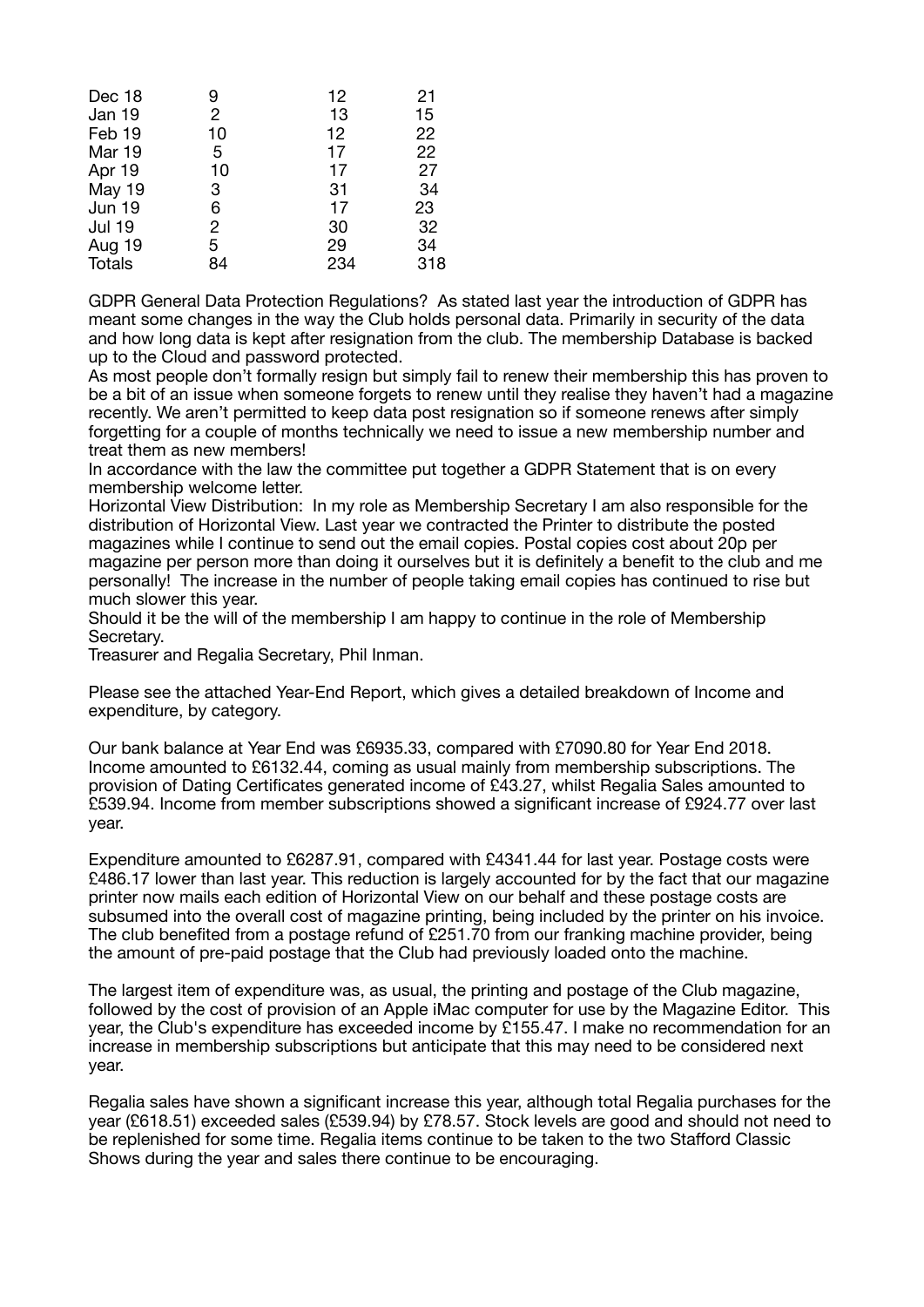Unless there is another willing soul out there, I am happy to continue as COC Treasurer for the next year, should that be the membership's wish. Club Secretary, Tony Jones.

As last year I have been the main contact point for the Club. I receive all emails and correspondence directed to the Club and either answer them or forward them as appropriate. This system seems to be working well so far. Most of the outside enquiries have been machine dating related followed by membership enquiries.

I have also attended some shows, with the Clubs gazebo, barbeque etc, to promote our Club. I am also responsible for arranging the venue for the AGM. I think you will agree that it is a superb site. I have negotiated a site for the 2020 Red Star rally and it is here in Greetham village. The Community Centre seems ideal for our needs and it is conveniently located in the centre of England. We have arranged a site visit to take place after the AGM.

I have been negotiating with a Motorcycle Insurer and I hope to make them the preferred insurer for our club. I am prepared to stand again as Club Secretary.

## Horizontal View Editor, Paul Codling.

I can't explain how grateful I am that people send things in. If you have thank you, thank you, thank you! Encouraging new members to introduce themselves is marvellous and I'd love to have time to keep in touch to follow up how all these projects are getting on but racing's been the big priority for several years now, not just last year.

The latest edition has much about the nightmare age related registrations are but I wonder if we might be misunderstanding the exact meaning of the vague wording of rejection letters. If that's so, my Voskhod test vehicle might be registered by now and if it is, I'm going to keep the additional evidence I found for anyone else who wants to register a 1974 Voskhod.

Maybe contributions to HV might become a worthwhile archive of their own if DVLA will accept history as documentary evidence. In that case I'd like to suggest Chris Drucker for the Alan Mottram award for the heroic collecting of tons of it. I still want to create some sort of frame number/reg number register when I get time so can we please keep that box on the membership renewal forms?

As ever, HV continues to be not quite the usual owner's club magazine. I'm not sure how this happens but it does and so far, after more than four years (!!!), everyone seems happy with it. Interestingly I've met several people who receive it by email who don't get time to read it within a few days of it appearing in their in boxes and then forget it as it gets swamped by their more important commitments. I seriously think we might lose something as a club by producing a digital magazine. A lost reader is a lost response and lost future content. I know, we can't go back now!

I get the Jawa/CZ club mag by email, quickly scroll up the pdf once in case there's any pretty pictures then resolve to download it later, but don't. Once the computer's switched on I'm distracted by the internet or busy at work. I know how much work goes into it and I feel horribly guilty but………..

Something like on that subject HV makes an interesting comparison with Facebook where fantastic things everyone should know about flare up in a blaze of exposure then fade into oblivion twenty minutes later. Such is the nature of digital media. Despite the worry that HV might not be able to compete with Facebook, on paper it feels like it's carved in stone!

At lot of interesting content comes from email exchanges, usually about technical advice we need to have a chat about. Sometimes this drifts off into the realms of automotive engineering theory or anywhere, sorry if that gets boring. We rarely know if we've fixed anything so I can only assume no news is good news, a bit like being a parent.

I hope no one objects to me having an occasional poke at the senseless futility of consumerism. For me that's pretty much what riding a Russian motorcycle is all about. I'm both fascinated and